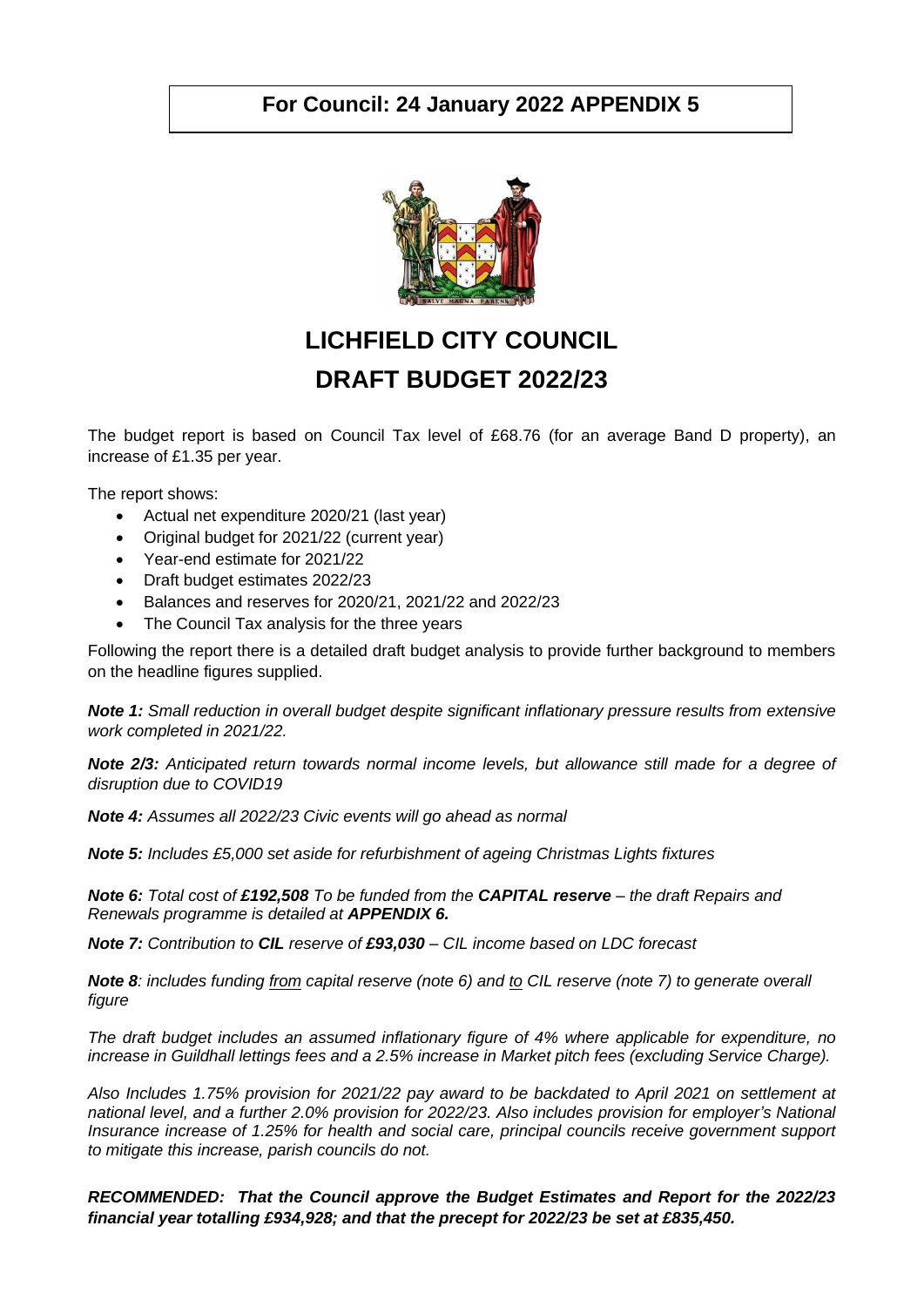| <b>Net Expenditure</b><br><b>SERVICE AREAS</b> | <b>ACTUAL 2020/21</b><br>£ | <b>BUDGET 2021/22</b><br>£ | <b>YEAR END</b><br><b>ESTIMATE</b><br>2021/22 £ | <b>BUDGET 2022/23</b><br>£ | <b>Note</b>      |
|------------------------------------------------|----------------------------|----------------------------|-------------------------------------------------|----------------------------|------------------|
| <b>Parks and Footpaths</b>                     | 219,972                    | 243,614                    | 270,469                                         | 243,202                    | 1                |
| <b>Guildhall</b>                               | 117,400                    | 141,179                    | 123,460                                         | 131,416                    | $\boldsymbol{2}$ |
| <b>Community Centres</b>                       | 12,379                     | 16,273                     | 16,270                                          | 19,038                     |                  |
| <b>Markets</b>                                 | 55,003                     | 33,757                     | 11,119                                          | 6,833                      | 3                |
| <b>Civic</b>                                   | 59,810                     | 96,189                     | 80,970                                          | 98,003                     | 4                |
| <b>Grant Aid/Partnerships</b>                  | 48,132                     | 51,428                     | 44,104                                          | 51,926                     |                  |
| Arts/Tourism/Twinning                          | 54,424                     | 67,609                     | 77,807                                          | 74,825                     | 5                |
| <b>Johnson Birthplace Museum</b>               | 106,040                    | 120,148                    | 120,149                                         | 123,773                    |                  |
| <b>Democratic Services</b>                     | 128,423                    | 101,041                    | 99,401                                          | 101,962                    |                  |
| <b>Investment Interest</b>                     | $-8,267$                   | $-3,600$                   | $-2,050$                                        | $-2,050$                   |                  |
| <b>Loan Charges</b>                            | 0                          | 0                          | 0                                               | 0                          |                  |
| Agency                                         | $-25,871$                  | $-13,604$                  | $-16,102$                                       | $-13,478$                  |                  |
| <b>Total Service Cost</b>                      | £767,445                   | £854,034                   | £825,597                                        | £835,450                   |                  |
| <b>Repairs and Renewals</b>                    | 127,855                    | 156,777                    | 179,995                                         | 192,508                    | 6                |
| <b>Community Infrastructure Levy (CIL)</b>     | $-10,518$                  | 0                          | $-68,003$                                       | $-93,030$                  | $\overline{7}$   |
| <b>SUB TOTALS</b>                              | £884,782                   | £1,010,811                 | £937,589                                        | £934,928                   |                  |
| <b>PRECEPT</b>                                 | £817,890                   | £816,400                   | £816,400                                        | £835,450                   |                  |
| To/(From) Balances                             | (E66, 892)                 | (E194, 411)                | (E121, 189)                                     | (E99, 478)                 | 8                |

| <b>Balances and Reserves</b>              | <b>ACTUAL 2020/21</b><br>£ | <b>BUDGET 2021/22</b><br>£ | <b>YEAR END</b><br><b>ESTIMATE</b><br>2021/22 £ | <b>BUDGET 2022/23</b><br>£ |  |
|-------------------------------------------|----------------------------|----------------------------|-------------------------------------------------|----------------------------|--|
| <b>Opening Balance (1 April)</b>          | 2,627,488                  | 2,470,848                  | 2,560,596                                       | £2,439,407                 |  |
| To/(From) balances                        | (66, 892)                  | (194, 411)                 | (121, 189)                                      | (99, 478)                  |  |
| <b>Closing Balance</b>                    | £2,560,596                 | £2,276,437                 | £2,439,407                                      | £2,339,929                 |  |
| Closing balance held as:                  |                            |                            |                                                 |                            |  |
| <b>Capital Reserve - Repairs/Renewals</b> | 1,730,698                  | 1,569,674                  | 1,550,703                                       | 1,358,195                  |  |
| <b>Grant Aid Reserve</b>                  | 4,240                      | 0                          | 11,570                                          | 11,570                     |  |
| <b>Parish Election Reserve</b>            | 47,500                     | 34,048                     | 55,000                                          | 55,000                     |  |
| <b>CIL Reserve</b>                        | 35,078                     | 43,078                     | 103,081                                         | 196,111                    |  |
| <b>General Revenue Reserves</b>           | 743,080                    | 629,605                    | 719,053                                         | 719,053                    |  |
| <b>TOTAL BALANCES AND RESERVES</b>        | £2,560,596                 | £2,276,437                 | £2,439,407                                      | £2,339,929                 |  |

| <b>Council Tax Analysis</b> | <b>ACTUAL 2020/21</b> | <b>BUDGET 2021/22</b> | <b>ACTUAL 2021/22</b> | <b>BUDGET 2022/23</b> |  |
|-----------------------------|-----------------------|-----------------------|-----------------------|-----------------------|--|
| <b>Precept</b>              | £817.890              | £816.400              | £816.400              | £835,450              |  |
| <b>Apportioned Tax Base</b> | £12,133.0             | £12.110.3             | £12.110.3             | £12.150.2             |  |
| <b>RESULTANT BAND D TAX</b> | £67.41                | £67.41                | £67.41                | £68.76                |  |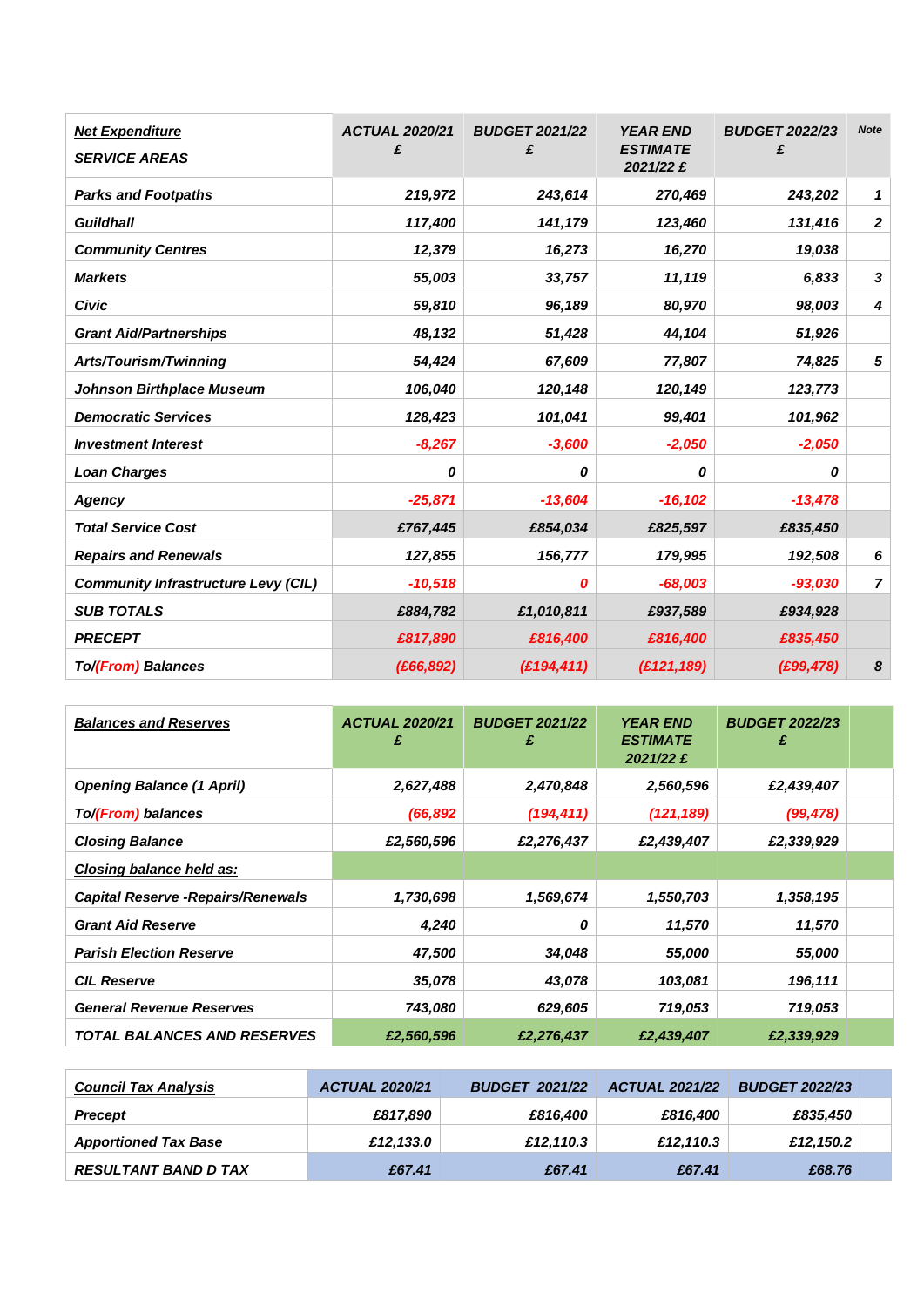## **DRAFT BUDGET 2022/23 ANALYSIS**

| <b>Net Expenditure</b>         | <b>ACTUAL</b><br>2020/21 | <b>BUDGET</b><br>2021/22 | <b>ESTIMATE</b><br>2021/22<br><b>YEAR END</b> | <b>BUDGET</b><br>2022/23 |
|--------------------------------|--------------------------|--------------------------|-----------------------------------------------|--------------------------|
| <b>SERVICE AREAS</b>           | £                        | £                        | £                                             | £                        |
| <b>Parks and Footpaths</b>     |                          |                          |                                               |                          |
| <b>Employee costs</b>          | 29,027                   | 31,254                   | 31,263                                        | 31,838                   |
| <b>Central administration</b>  | 18,581                   | 22,440                   | 22,440                                        | 23,634                   |
| Contract repair/maintenance    | 130,597                  | 133,555                  | 132,355                                       | 138,975                  |
| Other repair/maintenance       | 38,508                   | 52,830                   | 82,310                                        | 45,440                   |
| <b>Energy</b>                  | 5,204                    | 5,135                    | 4,890                                         | 5,745                    |
| <b>Contributions</b>           | 0                        | 0                        | 0                                             | 0                        |
| <b>Miscellaneous income</b>    | -8                       | 0                        | $-1,189$                                      | $-830$                   |
| <b>Burial fees income</b>      | $-837$                   | $-500$                   | -500                                          | $-500$                   |
| <b>Allotment rents</b>         | $-1,100$                 | $-1,100$                 | $-1,100$                                      | $-1,100$                 |
| <b>Total</b>                   | 219,972                  | 243,614                  | 270,469                                       | 243,202                  |
| <b>Guildhall</b>               |                          |                          |                                               |                          |
| <b>Employee costs</b>          | 71,483                   | 76,983                   | 76,976                                        | 78,439                   |
| <b>Central administration</b>  | 17,940                   | 21,666                   | 21,666                                        | 22,819                   |
| Repair/maintenance             | 9.859                    | 17,680                   | 17.680                                        | 17,718                   |
| <b>Energy</b>                  | 7,659                    | 10,060                   | 9,830                                         | 12,060                   |
| <b>Rates</b>                   | 6,954                    | 7,530                    | 7,350                                         | 7,350                    |
| <b>Supplies and Services</b>   | 9,278                    | 21,760                   | 19,420                                        | 23,030                   |
| <b>Lettings</b>                | $-5,773$                 | $-14,500$                | $-29,462$                                     | $-30,000$                |
| <b>Total</b>                   | 117,400                  | 141,179                  | 123,460                                       | 131,416                  |
| <b>Community Centres</b>       |                          |                          |                                               |                          |
| <b>Employee costs</b>          | 5,480                    | 5,902                    | 5,899                                         | 6,014                    |
| <b>Central administration</b>  | 1,922                    | 2,321                    | 2,321                                         | 2,444                    |
| <b>Boley Hall</b>              | 1,055                    | 2,210                    | 2,210                                         | 2,645                    |
| Curborough                     | 2,127                    | 2,210                    | 2,210                                         | 2,645                    |
| <b>Cruck House</b>             | 0                        | 1,420                    | 1,420                                         | 2,645                    |
| <b>Darwin Hall</b>             | 1,795                    | 2,210                    | 2,210                                         | 2,645                    |
| <b>Total</b>                   | 12,379                   | 16,273                   | 16,270                                        | 19,038                   |
| <b>Markets</b>                 |                          |                          |                                               |                          |
| <b>Employee costs</b>          | 45,387                   | 48,879                   | 34,691                                        | 49,803                   |
| <b>Central administration</b>  | 11,533                   | 13.928                   | 13,928                                        | 14,670                   |
| <b>Repair/Maintenance</b>      | 900                      | 2,310                    | 3,500                                         | 2,310                    |
| <b>Energy</b>                  | 1,509                    | 1,430                    | 1,430                                         | 1,710                    |
| <b>Rates and Water</b>         | 20,614                   | 21,320                   | 20,820                                        | 20,820                   |
| <b>Supplies &amp; Services</b> | 16,410                   | 18,650                   | 31,420                                        | 12,230                   |
| <b>Misc. lettings</b>          | $-6,484$                 | $-5,000$                 | $-16,200$                                     | $-12,960$                |
| Friday market income           | $-10,048$                | $-20,000$                | $-26,120$                                     | $-27,800$                |
| Saturday market income         | $-12,640$                | $-23,000$                | $-27,410$                                     | $-27,990$                |
| <b>Producers market income</b> | $-2,030$                 | $-2,760$                 | $-2,520$                                      | $-2,960$                 |
| Tuesday market income          | $-10,148$                | $-22,000$                | $-22,420$                                     | $-23,000$                |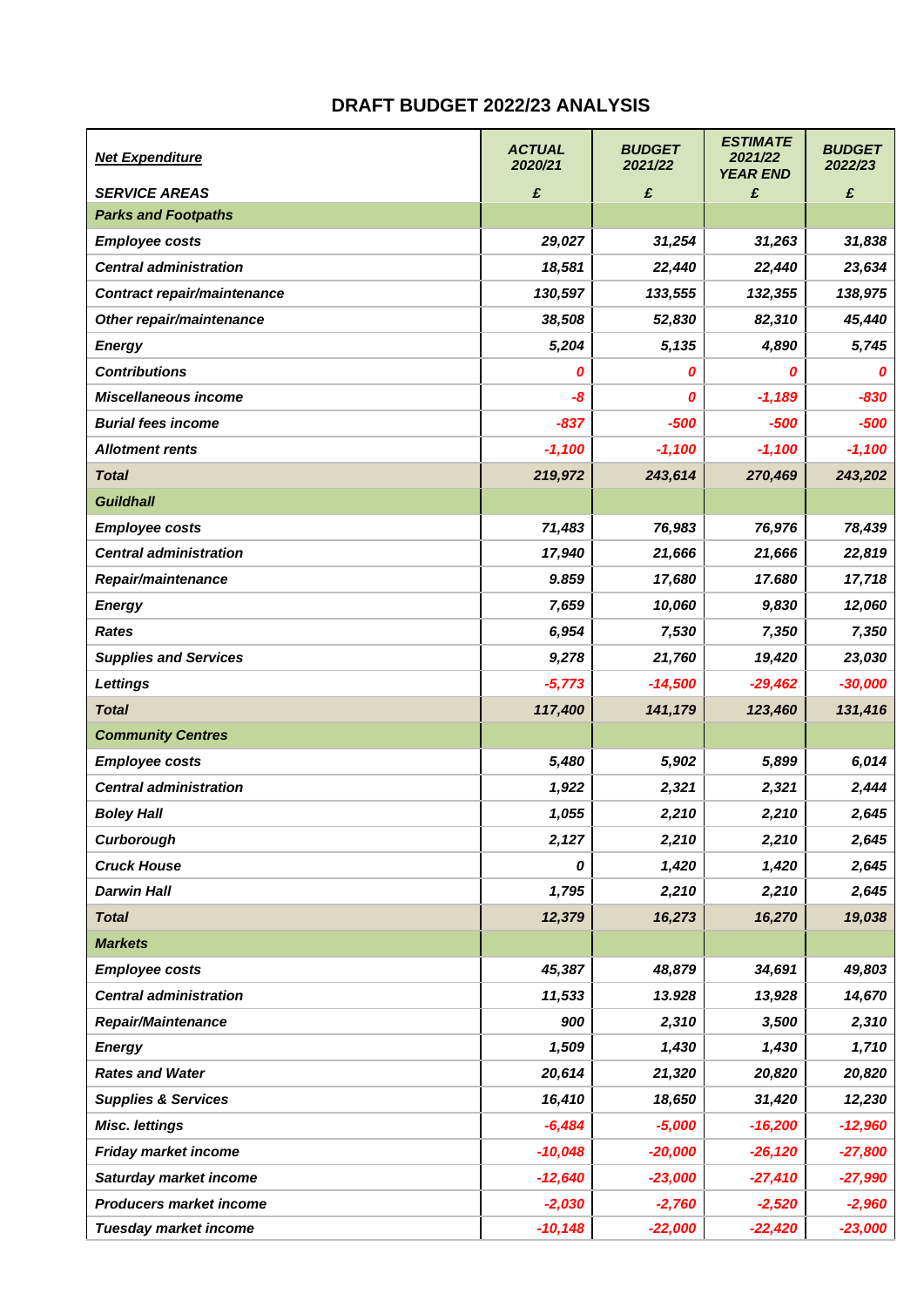| <b>Total</b>                              | 55,003                        | 33,757                        | 11,119                                             | 6,833                         |
|-------------------------------------------|-------------------------------|-------------------------------|----------------------------------------------------|-------------------------------|
| <b>Net Expenditure</b>                    | <b>ACTUAL</b><br>2020/21<br>£ | <b>BUDGET</b><br>2021/22<br>£ | <b>ESTIMATE</b><br>2021/22<br><b>YEAR END</b><br>£ | <b>BUDGET</b><br>2022/23<br>£ |
| <b>Civic</b>                              |                               |                               |                                                    |                               |
| <b>Employee costs</b>                     | 42,567                        | 45,842                        | 45,850                                             | 46,709                        |
| <b>Central administration</b>             | 14,737                        | 17,797                        | 17,797                                             | 18,744                        |
| <b>Mayor's allowance</b>                  | 289                           | 3,650                         | 3,650                                              | 3,650                         |
| <b>Sheriff's allowance</b>                | 10                            | 3,150                         | 3,150                                              | 3,150                         |
| <b>Supplies and services</b>              | 1,746                         | 4,280                         | 4,280                                              | 4,280                         |
| <b>Events</b>                             | 454                           | 7,210                         | 6,210                                              | 7,210                         |
| <b>Mayor's Banquet</b>                    | 0                             | 1,580                         | 0                                                  | 1,580                         |
| <b>Sheriff's Ride</b>                     | 7                             | 12,680                        | 33                                                 | 12,680                        |
| <b>Total</b>                              | 59,810                        | 96,189                        | 80,970                                             | 98,003                        |
| <b>Grant Aid/Partnerships</b>             |                               |                               |                                                    |                               |
| <b>Employee costs</b>                     | 4,225                         | 4,550                         | 4,556                                              | 4,636                         |
| <b>Central administration</b>             | 6,407                         | 7,738                         | 7,738                                              | 8,150                         |
| <b>Grants to outside bodies</b>           | 30,360                        | 32,000                        | 24,670                                             | 32,000                        |
| <b>Grants for open Churchyards</b>        | 7,140                         | 7,140                         | 7,140                                              | 7,140                         |
| <b>Total</b>                              | 48,132                        | 51,428                        | 44,104                                             | 51,926                        |
| <b>Arts/Tourism/Twinning</b>              |                               |                               |                                                    |                               |
| <b>Employee costs</b>                     | 30,484                        | 32,830                        | 32,853                                             | 33,451                        |
| <b>Central administration</b>             | 8,329                         | 10,059                        | 10,059                                             | 10,594                        |
| <b>Arts/Culture/Tourism</b>               | 332                           | 3,030                         | 2,205                                              | 3,030                         |
| <b>Christmas Lights</b>                   | 15,279                        | 22,060                        | 32,740                                             | 30,120                        |
| income                                    | Ο                             | $-370$                        | $-50$                                              | $-370$                        |
| <b>Total</b>                              | 54,424                        | 67,609                        | 77,807                                             | 74,825                        |
| <b>Johnson Birthplace Museum</b>          |                               |                               |                                                    |                               |
| <b>Employee costs</b>                     | 86,707                        | 93,378                        | 93,378                                             | 95,144                        |
| <b>Central administration</b>             | 10,252                        | 12,380                        | 12,380                                             | 13,039                        |
| <b>Repair/Maintenance</b>                 | 6,064                         | 8,030                         | 8,030                                              | 8,130                         |
| <b>Energy</b>                             | 2,746                         | 3,420                         | 2,820                                              | 4,100                         |
| <b>Rates and Water</b>                    | 246                           | 690                           | 370                                                | 380                           |
| <b>Supplies and Services</b>              | 5,862                         | 17,970                        | 16,480                                             | 18,700                        |
| <b>HLF Match Funding</b>                  | 11,173                        | 0                             | 0                                                  | 0                             |
| <b>Promotion</b>                          | 661                           | 2,000                         | 2,000                                              | 2,000                         |
| <b>Restoration</b>                        | $-1,615$                      | 0                             | 0                                                  | 0                             |
| <b>Stock for sale</b>                     | 361                           | 3,000                         | 3,000                                              | 3,000                         |
| Sales income                              | $-2,112$                      | $-9,710$                      | $-7300$                                            | $-9,710$                      |
| <b>Contribution from Birthplace Trust</b> | $-14,305$                     | $-11,010$                     | $-11,010$                                          | $-11,010$                     |
| <b>Total</b>                              | 106,040                       | 120,148                       | 120,149                                            | 123,773                       |
|                                           |                               |                               |                                                    |                               |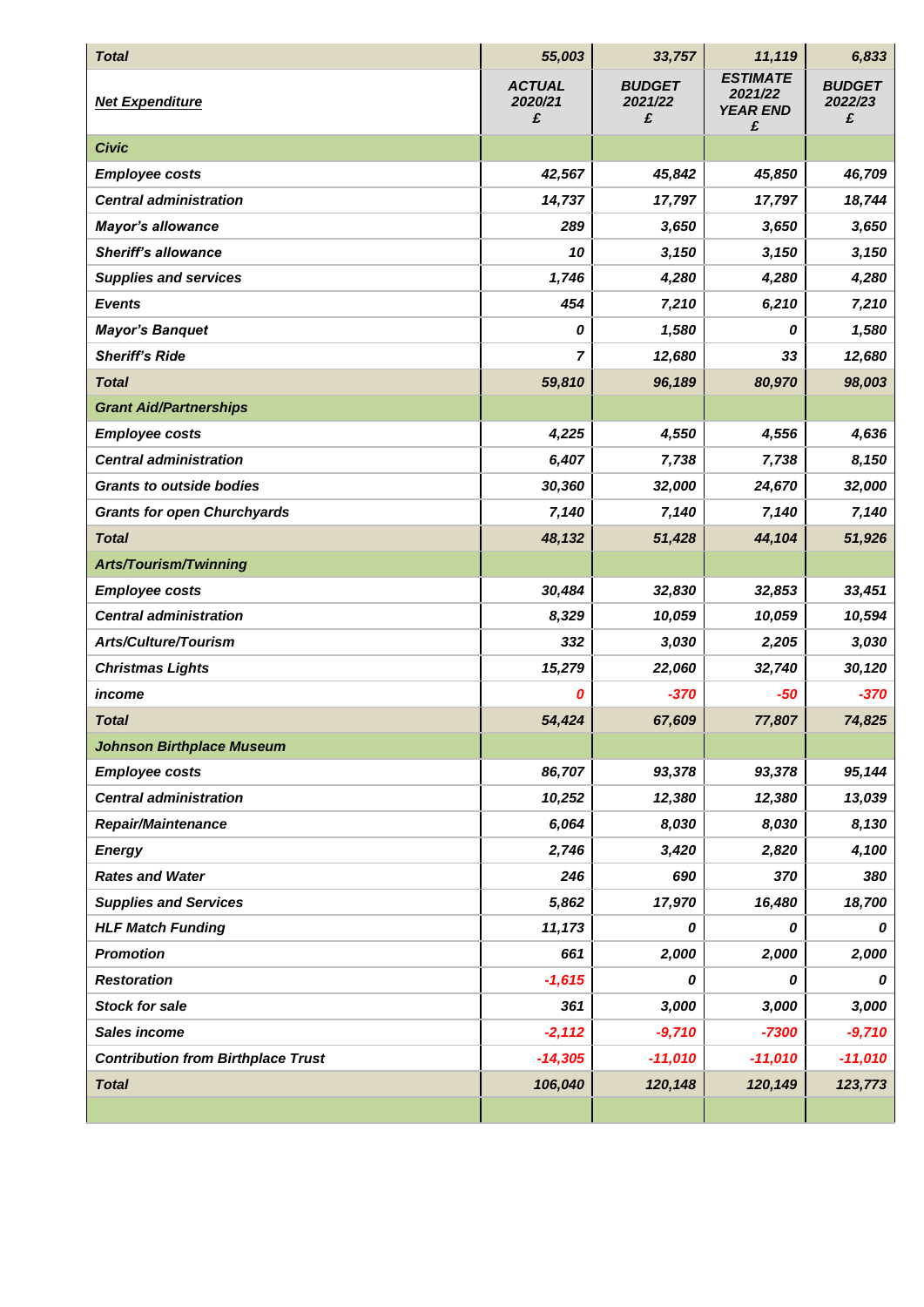| <b>Net Expenditure</b>                     | <b>ACTUAL</b><br>2020/21 | <b>BUDGET</b><br>2021/22 | <b>ESTIMATE</b><br>2021/22 | <b>BUDGET</b><br>2022/23 |
|--------------------------------------------|--------------------------|--------------------------|----------------------------|--------------------------|
| <b>Democratic Services</b>                 | £                        | £                        | <b>YEAR END £</b>          | £                        |
| <b>Employee costs</b>                      | 54,828                   | 59,047                   | 59,039                     | 60,164                   |
| <b>Central administration</b>              | 29,473                   | 35,594                   | 35,594                     | 37,488                   |
| <b>Election costs</b>                      | 40,919                   | 0                        | 0                          | 0                        |
| <b>Supplies and Services</b>               | 1,743                    | 1,840                    | 2,210                      | 1,910                    |
| <b>Newsletter</b>                          | 1,460                    | 4,260                    | 2,260                      | 2,100                    |
| Member allowances/travel etc.              | 0                        | 300                      | 300                        | 300                      |
| <b>Total</b>                               | 128,423                  | 101,041                  | 99,403                     | 100,962                  |
| <b>Investment Interest</b>                 | $-8,267$                 | $-3,600$                 | $-2,050$                   | $-2,050$                 |
| <b>Agency</b>                              |                          |                          |                            |                          |
| <b>Employee costs</b>                      | 2,181                    | 2,348                    | 2,350                      | 2,392                    |
| <b>Central administration</b>              | 1,281                    | 1,548                    | 1,548                      | 1,630                    |
| <b>SCC Verge Income</b>                    | $-29,333$                | $-17,500$                | $-20,000$                  | $-17,500$                |
| <b>Total</b>                               | $-25,871$                | $-13,604$                | $-16, 102$                 | $-13,478$                |
| <b>Total Service Costs</b>                 | £767,445                 | £854,034                 | £825,597                   | £835,450                 |
| <b>Repairs and Renewals</b>                |                          |                          |                            |                          |
| <b>Employee costs</b>                      | 11,600                   | 12,492                   | 12,470                     | 12,728                   |
| <b>Central administration</b>              | 7,689                    | 9,285                    | 9,285                      | 9,780                    |
| <b>Guildhall/Donegal House</b>             | 65,207                   | 6,000                    | 6,000                      | 13,000                   |
| <b>Samuel Johnson Birthplace</b>           | 0                        | 75,000                   | 60,000                     | 75,000                   |
| <b>Parks and Open spaces</b>               | 9,776                    | 4,000                    | 4,000                      | 40,000                   |
| <b>Community Centres</b>                   | 26,203                   | 50,000                   | 88,240                     | 30,000                   |
| <b>Friary Clock Tower</b>                  | 0                        | 0                        | 0                          | 12,000                   |
| Dr Johnson Railings                        | 7,380                    | 0                        | 0                          | 0                        |
| <b>Total</b>                               | 127,855                  | 156,777                  | 179,995                    | 192,508                  |
| <b>Capital Contribution</b>                |                          |                          |                            |                          |
| <b>Receipts</b>                            | 0                        | 0                        | 0                          | $\boldsymbol{o}$         |
| <b>Total</b>                               | 0                        | 0                        | 0                          | $\boldsymbol{o}$         |
| <b>Community Infrastructure Levy (CIL)</b> |                          |                          |                            |                          |
| <b>Expenditure</b>                         | 13,473                   | 0                        | 31,415                     | 0                        |
| <b>Receipts</b>                            | $-23,991$                | 0                        | $-99,418$                  | $-93,030$                |
| <b>Total</b>                               | $-10,518$                | 0                        | $-68,003$                  | $-93,030$                |
| <b>Johnson Birthplace Charitable Trust</b> |                          |                          |                            |                          |
| <b>Grant/Donations</b>                     | $-14,208$                | $-7,730$                 | $-10,884$                  | $-7,730$                 |
| <b>Admissions income</b>                   | $-97$                    | $-3,280$                 | $-126$                     | $-3,280$                 |
| <b>Funding to LCC</b>                      | 14,305                   | 11,010                   | 11,010                     | 11,010                   |
| <b>Total</b>                               | 0                        | 0                        | 0                          | 0                        |
|                                            |                          |                          |                            |                          |
| <b>TOTAL</b>                               | £884,782                 | £1,010,811               | £937,589                   | £934,928                 |
| <b>PRECEPT</b>                             | $-817,890$               | $-816,400$               | $-816,400$                 | $-835,450$               |
| <b>Total Precept Requirement</b>           | $-£817,890$              | $-£816,400$              | $-£816,400$                | $-£835,450$              |
| <b>TOTAL (To)/From balances</b>            | £66,892                  | £194,411                 | £121,189                   | £99,478                  |